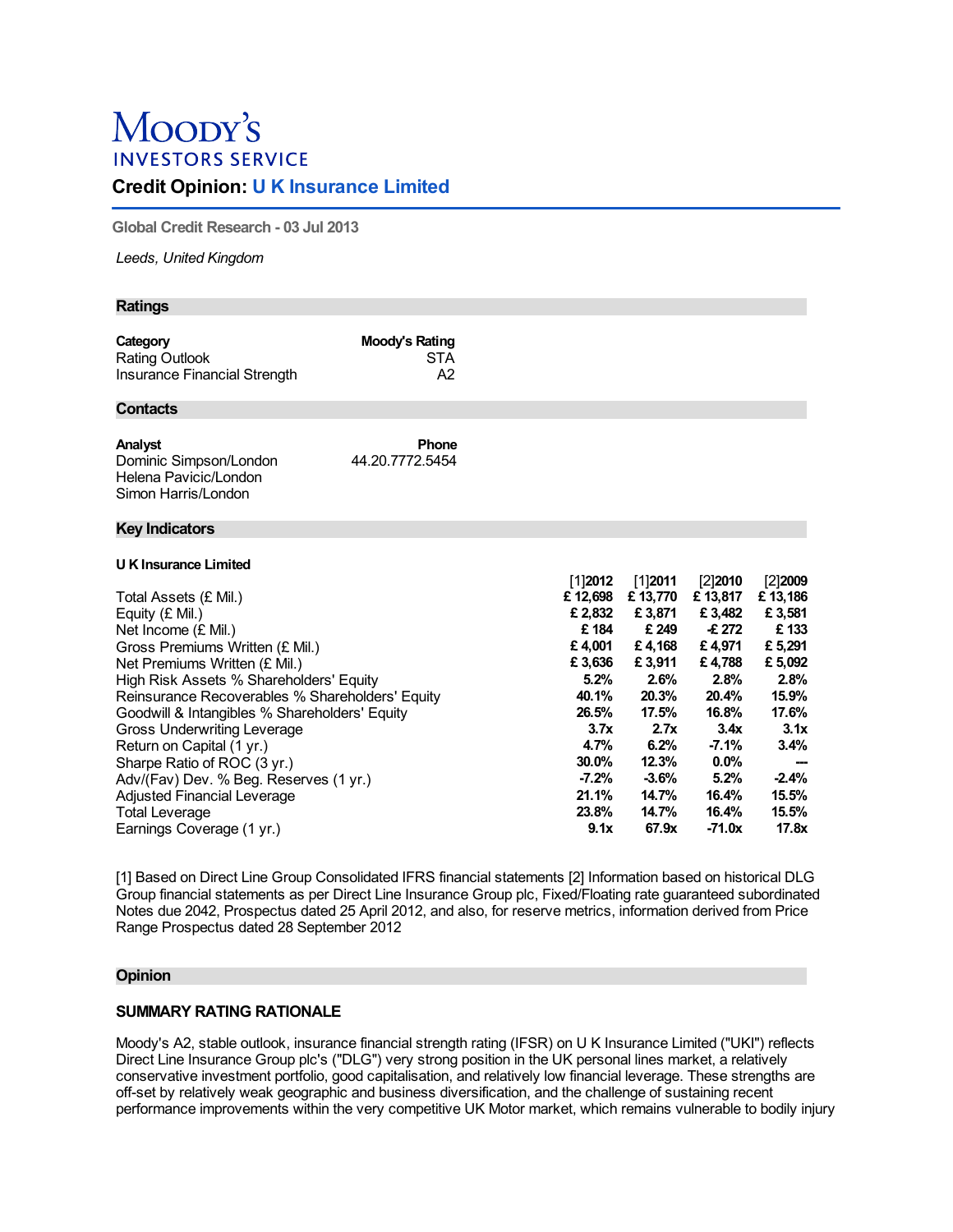claims inflation. DLG also has to complete its divestment from the Royal Bank of Scotland Group plc ("RBSG", Baa1 Senior debt rating, negative outlook), by the end of 2014. Following the launch of a new corporate identity, Direct Line Group, DLG, from 1 July 2012, has been operating on a substantially stand-alone basis with corporate functions and governance independent of RBSG.

Further to an IPO by RBSG of 35% of DLG's shares in October 2012, RBSG announced in March 2013 that its shareholding in DLG had reduced to 48.5% from 65.3%. With its ownership in DLG having fallen below 50%, RBSG has now complied with the EC State Aid requirement that it must cede control of DLG by 31 December 2013. This planned reduction in shareholding brings RBSG a step closer towards a further EC State Aid requirement that it divest its entire interest in DLG by 31 December 2014, and we will continue to monitor developments in this regard.

In light of this divestment requirement, which is encompassed within our rating on UKI, UKI's IFSR was not impacted by Moody's downgrade by one notch of RBSG's ratings on June 21, 2012. We see DLG as less constrained by its current ownership, but going forward, UKI's rating could be negatively impacted in the event of 1) a delay to the divestment from RBSG, and 2) a material weakening of RBSG's credit profile as reflected in any further downgrade of RBSG's ratings.

UKI, which is now DLG's main (UK) operating subsidiary, underwrites over 85% of DLG's gross written premium (GWP). Via a Part VII transfer effected in December 2011, UKI received almost all of the assets and liabilities of Direct Line Insurance Ltd (established by RBS in 1985), Churchill Insurance Company Ltd (established in 1989 and acquired by DLG in 2003), and the National Insurance and Guarantee Corporation Ltd ( NIG, established in 1894 and acquired by Churchill in 2000). DLG also manages relatively small Italian and German insurance businesses. At YE12, DLG's business, which is UK Motor orientated, was split on a GWP basis: 40% UK personal Lines Motor, 25% UK personal lines Home, 10% UK personal lines rescue & other, 11% UK Commercial, 14% International and less than 1% other (predominantly personal lines brokers in run-off).

## **Credit Strengths**

-Very strong position in the UK personal lines market, with powerful brands

- -Low exposure to product risk with a personal lines orientation
- -Relatively conservative investment portfolio
- -Good capitalisation
- -Relatively low financial leverage

## **Credit Challenges**

-Relatively weak geographic and business diversification; UK and Motor business predominate

-Sustaining performance improvements and growing profitably in very competitive UK Motor market

-Bodily injury claims inflation in UK Motor market which led to significant reserve strengthening in 2010 and 2009

-Enhancing contribution of Commercial and International businesses to overall operating profit

-Complete divestment from RBS Group

#### **Rating Outlook**

The rating outlook is stable.

What to Watch For:

-Further reduction in RBSG's shareholding in DLG

-Pricing in competitive UK Motor market

-Legal developments in UK Motor re claimants' compensation including the impact of various Motor reforms implemented in April 2013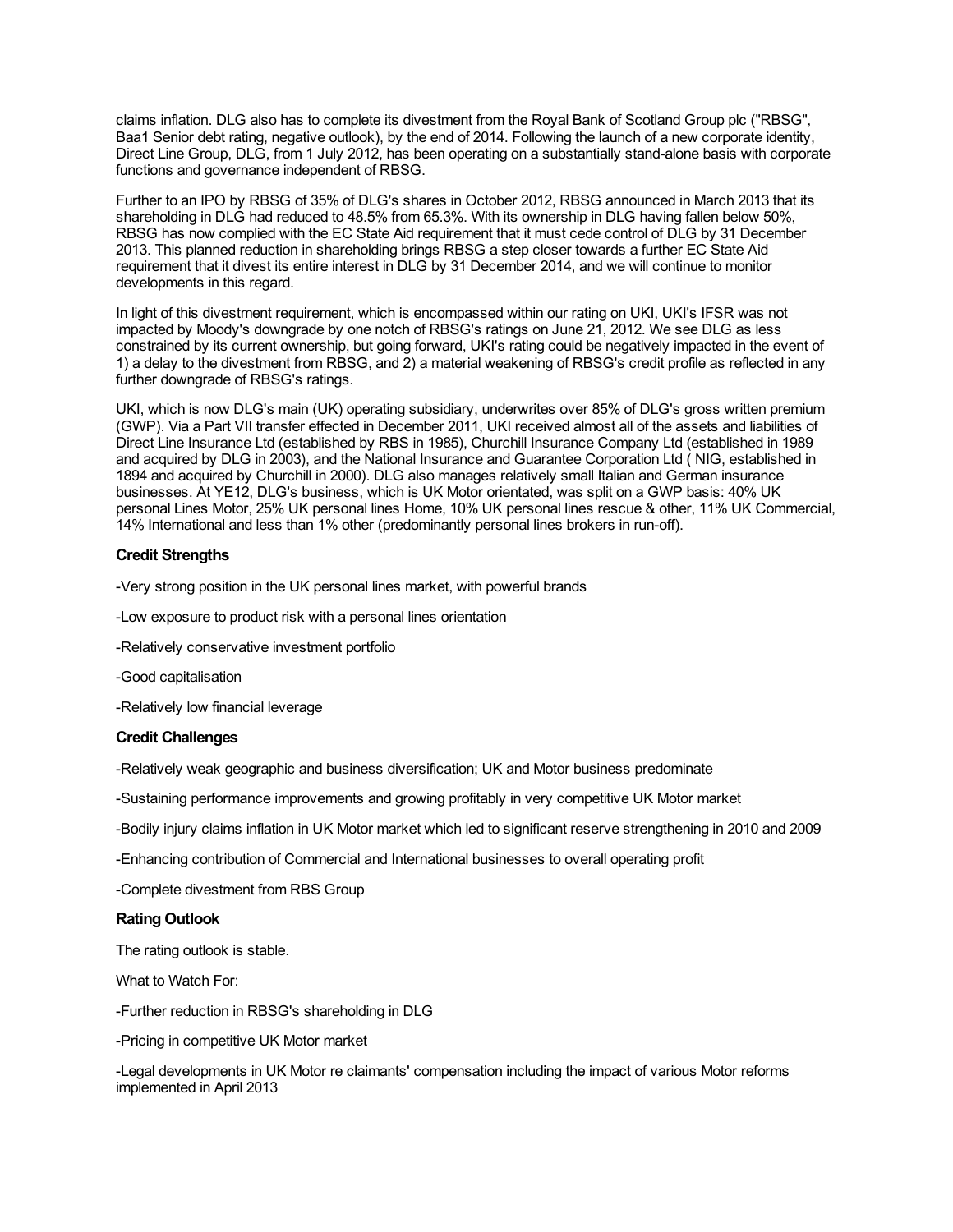## **What Could Change the Rating - Up**

-Average return on capital through the cycle of at least 8% with combined ratio consistently below 100% and stable reserving

-Sustained gross underwriting leverage of 3x or below

-Profitable development of non-UK businesses

## **What Could Change the Rating - Down**

-Average return on capital through the cycle below 6%

- -Adjusted financial leverage in excess of 30%
- -Earnings coverage below 6x

-Meaningful deterioration in capital adequacy either from an economic or an IGD perspective.

## **DETAILED RATING CONSIDERATIONS**

Moody's rates UKI A2 (stable outlook) for insurance financial strength, which is in line with the adjusted rating indicated by the Moody's insurance financial strength rating scorecard. The key factors currently influencing the rating and outlook are:

#### MARKET POSITION, BRAND AND DISTIBUTION: Aa PERSONAL LINES MARKET POSITION EXPECTED TO REMAIN VERY STRONG

We view DLG's market position as excellent. As at YE11, it was the largest (Source: Association of British Insurers) personal Motor and Home lines writer in the UK, and its brands, especially Direct Line and Churchill, are very powerful. DLG is also a meaningful player in the direct Motor markets in Germany and Italy, but its overall market position in these countries is very small.

DLG's UK market share has been declining recently as a result of exiting unprofitable business, de-risking the book, re-pricing, and the cessation of the Tesco Personal Finance (TPF) joint venture. Furthermore, in our opinion, its market share, especially in Motor, has been negatively impacted by the strong market growth in price comparison websites ("PCW") which encourage switching and in which, in our view, DLG has been relatively underweight, although Direct Line branded business is deliberately not quoted on PCWs. However, going forward, we expect DLG's personal lines market position to remain very strong.

DLG's personal lines distribution is strong with products sold directly by phone, over the internet, through PCWs and via partnerships including RBS/NatWest, Nationwide and Sainsburys. The much smaller Commercial insurance also benefits from some direct distribution, although the vast majority of business is accessed via brokers. However, given the direct/personal lines focus of the book, and DLG's inherent scale advantages, the underwriting expense ratio is viewed as relatively high, although we expect this ratio to improve via the implementation of efficiency programs.

#### PRODUCT RISK & DIVERSIFICATION: Baa - RELATIVELY WEAK GEOGRAPHIC AND BUSINESS DIVERSIFICATION WILL LIKELY CONTINUE

DLG writes non-life business, split approximately 90% personal lines, 10% commercial lines, with the main classes of business being Motor and Property. Management view the business on a divisional basis, which at YE12 and by GWP was split: UK Motor (40%), UK Home (25%), UK Rescue & Other (10%), UK Commercial (11%), International (14%) and other, predominantly the personal lines broker book in run off (less than 1%). DLG's product risk is considered low given the preponderance of personal lines risks, and although the business is exposed to windstorm and flood catastrophe risk, DLG purchases significant reinsurance cover.

However, business line diversification is viewed as relatively limited in light of the preponderance of personal lines Motor and Home business, and geographically the book is dominated by UK business. Going forward, geographic diversification could improve as DLG looks to grow organically its international business, but we expect the proportion of UK business to remain very significant for the foreseeable future.

ASSET QUALITY: A - RELATIVELY CONSERVATIVE INVESTMENT PORTFOLIO, ALTHOUGH HIGH WEIGHTING TO CORPORATE BONDS A FEATURE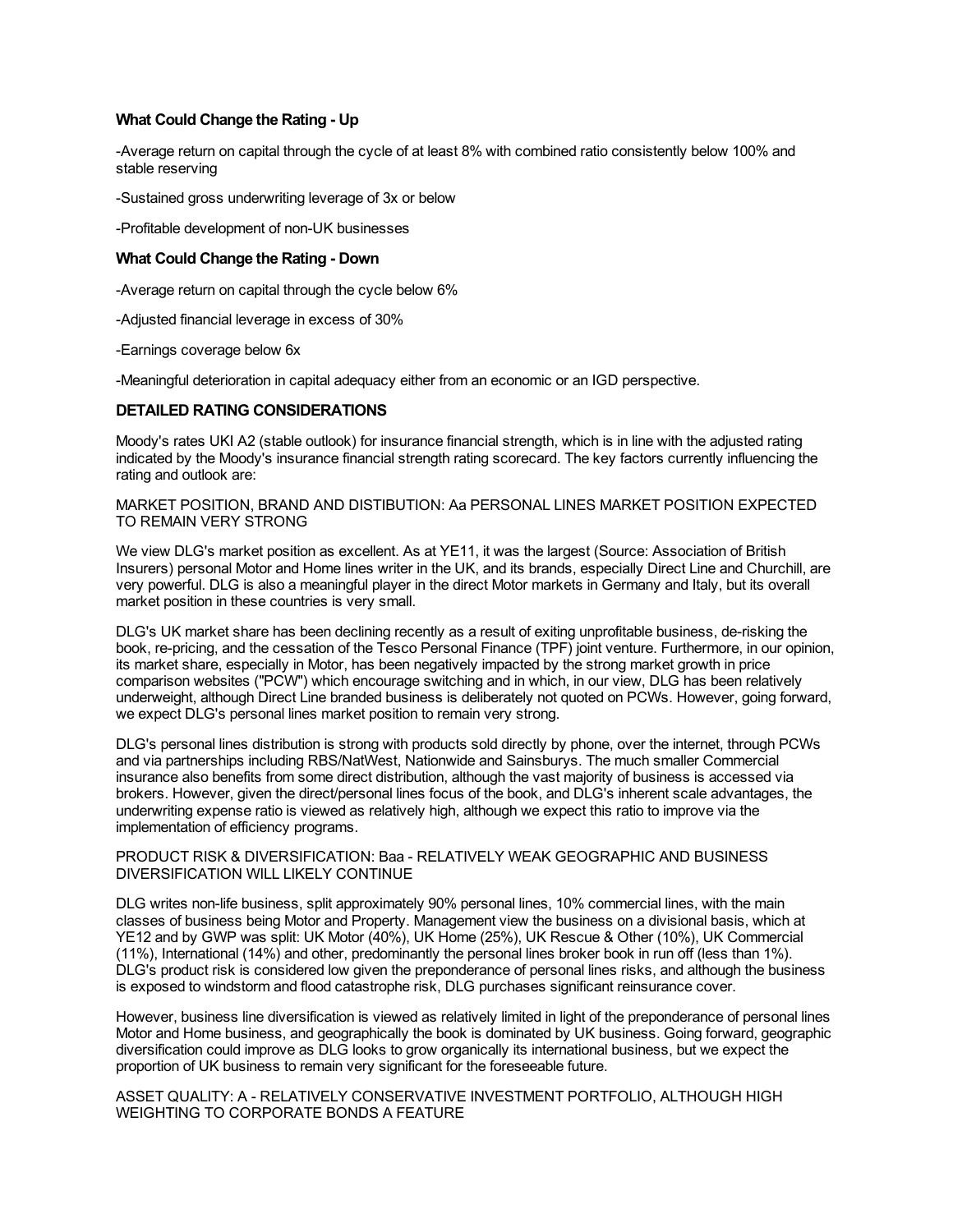We view overall asset quality as good. DLG has a relatively conservative investment portfolio, with 98% invested in bonds and cash as at 30 March 2013 (YE12: 99% & YE11: 93%), although the high weighting to corporate bonds has been a recent feature. The YE12 high risk assets as a % of equity ratio was very low at 5.1% (YE11: 2.6%) and DLG currently has no equities exposure.

The credit quality of the fixed income portfolio is very good, with around 90% of the corporate bond (47% of total invested assets) and government bond (28% of total invested assets) portfolio rated A or higher at YE12. DLG has no exposure to peripheral European sovereign debt and only £68m of corporate bond exposure to Italy, Ireland and Spain. However, there is concentration risk in the government bond portfolio via its significant proportion of UK gilts, and within the corporate bond portfolio there is significant albeit reduced exposure to the banking sector.

DLG, which has adopted an independent (of RBSG) investment management and treasury function, completed at Q1 13 the repositioning of the credit part of its investment portfolio with an allocation of 61%. At Q1 13, corporate bonds represented 52% of invested assets, which is significantly larger than a number of UK/European P&C peers.

DLG's asset quality benefits from its relatively low, albeit increased level of reinsurance recoverables, which at YE12 were 40% of equity (YE11: 20%), and still low level of reported goodwill & intangible assets (including DAC) which at YE12 were c.26% of equity (YE11: 17%).

#### CAPITAL ADEQUACY: A - GOOD CAPITALISATION NOTWITHSTANDING REDUCED EQUITY LEVEL

We view overall capital adequacy as good. Capitalisation improved in 2011 reflecting lower business volumes as a result of exiting certain lines, and an increase in total equity of around 11% following the 3% decrease in 2010. However, in line with our expectations, total equity reduced by 27% to £2,832m in 2012, following the £1bn dividend payment to RBSG and the reclassification (and subsequent repayment in January 2013) of the TPF noncontrolling interest of £259m. As such, Moody's gross underwriting leverage metric, which was relatively low at 2.7x (2.9x excluding the TPF interest) at YE11, increased to 3.7x at YE12. The IGD coverage ratio also reduced to 279% from 319%, but remains high and improved compared to the coverage level at YE10 (227%).

The Group's risk-based solvency coverage ratio also reduced during 2012 to 151% (YE11: 169.5%) or 145% post final dividend payment (55% of earnings from ongoing operations), but is at the upper end of DLG's target range of 125-150% and is still higher than the YE10 coverage ratio (122%).

We note that DLG's risk management and modelling capabilities continue to be developed. DLG is currently enhancing its economic capital model, which is used to calibrate ICA, to meet Solvency II requirements, and is aiming to fully embed ERM throughout the business in the near to medium term.

#### PROFITABILITY: A - UNDERWRITING PERFORMANCE CONTINUES TO IMPROVE, BUT THE HIGHLY COMPETITIVE UK MOTOR MARKET IS A CHALLENGE

We view overall profitability as good. Aided by further benefits from its claims transformation programme and cost savings, DLG is targeting a 15% RoTE from ongoing operations, and a 98% combined operating ratio for 2013 with a further improvement in the performance of its UK personal lines Motor book. In this regard, we note the improved underwriting performance during 2012 and 2013YTD. At YE12, DLG reported an annualised Return on Tangible Equity (RoTE) and pro-forma RoTE of 11.5% (YE11: 10%) and 13.4% respectively, net income of £184m (£249m) or £327m (£308m) for ongoing operations and an ongoing COR of 99.2% (101.8%). Reported net income in 2012 was impacted by around £190m of restructuring and other one-off costs, but benefited from reserve releases of £390m from prior years. The positive underwriting momentum continued during the first three months of 2012.

Profitability from 2008-2012 (see note 1 below) has been mixed, with very good return on capital performance in 2008. However, DLG's results were impacted in 2009, and especially 2010, by significant UK Motor bodily injury reserve strengthening. But performance significantly improved during 2011, with DLG returning to profit and recording a Moody's return on capital metric of 6.2% (YE10: -7.1%), and reporting an improved overall combined ratio (COR) of 102% (YE10: 121%) for its ongoing business. The reported UK personal lines Motor COR also improved to 106% in 2011 (YE10: 144%). The UK Motor book benefited in 2011 from significant rate increases, new pricing models and engines, de-risking, exiting unprofitable lines, claims systems improvements, and the nonrepeat of 2010 reserve strengthening.

However, a key challenge is that DLG is heavily reliant for its profits on UK Motor which remains a highly competitive market and vulnerable to bodily injury claims inflation, and which in recent years DLG has underperformed. Notwithstanding recent improvements, the Motor COR remained above 100% at YE12 at 101.6%,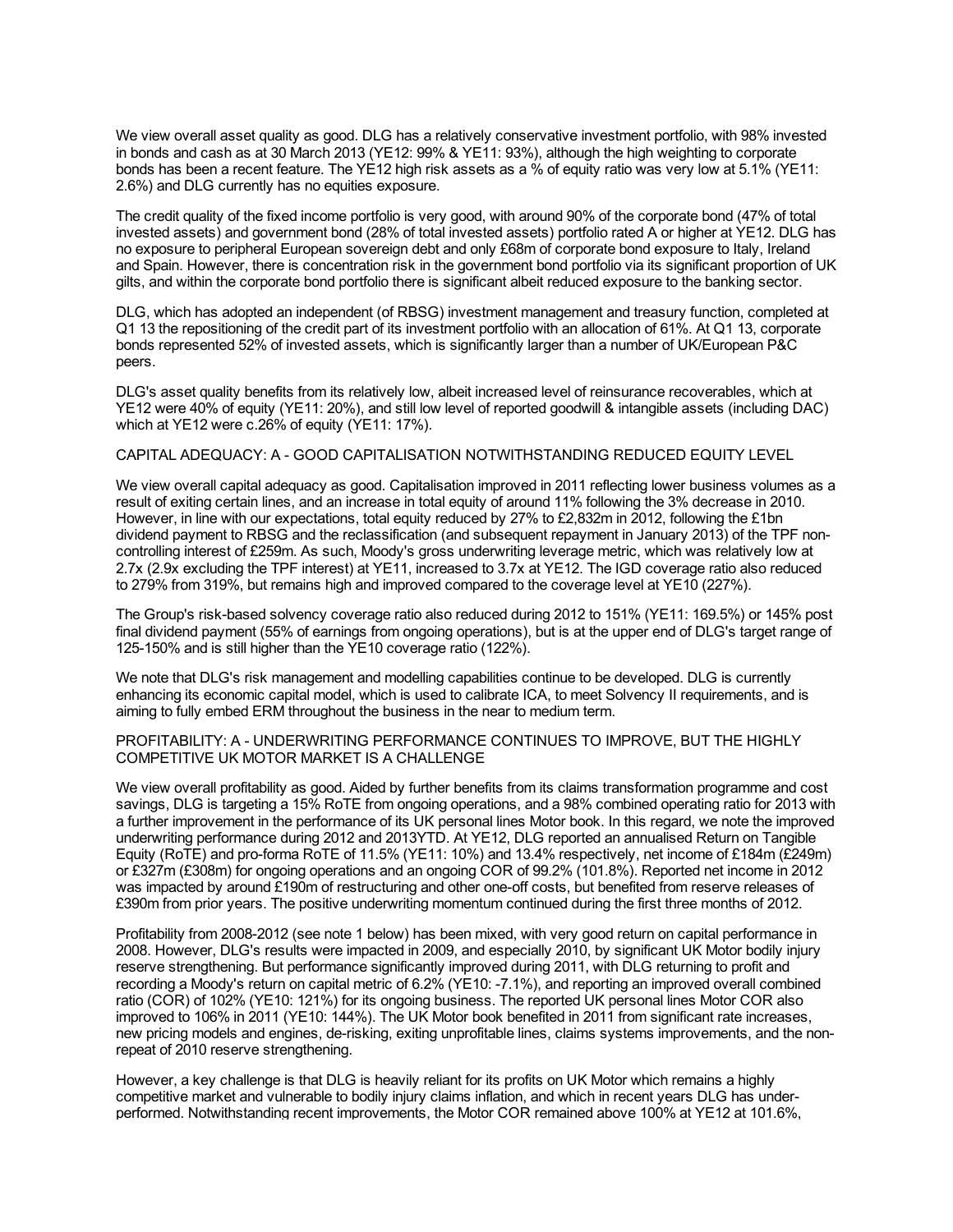although we note that DLG materially benefits from additional income generated from its own brand Motor policies, and the performance of its UK Home and Rescue books has been generally good in recent years.

(Note 1: 2012-2011 figures derived from the consolidated IFRS DLG financial statements; 2010-2009 figures derived from Direct Line Insurance Group plc's Fixed/Floating rate guaranteed subordinated Notes due 2042, Prospectus dated 25 April 2012; and 2008 figures derived from RBS Group Annual Reports.)

RESERVE ADEQUACY: A - MEANINGFUL RESERVE RELEASES HAVE BEEN A RECENT FEATURE, BUT INHERENT CHALLENGE OF BODILY INJURY CLAIMS

The reserve adequacy metric score is driven by a small, albeit increased, surplus position on average from 2012- 2008 (see note 2 below). However, reserves for prior years were strengthened during 2009 and 2010, driven by respective £96m and £398m increases for UK Motor reserves, excluding TPF, with high inflation in bodily injury claims a feature of the UK Motor market. Aside from reserve strengthening with reserves including an additional margin beyond the actuarial best estimate, DLG's remedies, from 2009/2010, have also included de-risking, repricing, and new tools.

DLG returned to a prior year reserve release during 2011 for an amount of £227m (YE10: -£285m), and also released reserves of £390m in 2012 driven by portfolio de-risking and claims transformation. Furthermore, we note that the Group's estimated reserve margin above Towers Watson's independent actuarial best estimate at 30 June 2012 was 7.1%. However, volatility still remains within the external Motor market with large bodily injury claims continuing to be an industry-wide issue, and the number of Periodical Payment Order (PPO) awards continues to increase.

(Note 2: 2012-2011 figures derived from the consolidated IFRS DLG financial statements; 2010-2009 figures derived from Direct Line Insurance Group plc's Fixed/Floating rate guaranteed subordinated Notes due 2042, Prospectus dated 25 April 2012, and Price Range Prospectus dated 28 September 2012; and 2008 figures derived from RBS Group Annual Reports.)

FINANCIAL FLEXIBILITY: A - FINANCIAL LEVERAGE EXPECTED TO REMAIN RELATIVELY LOW, AND EARNINGS COVERAGE GOOD, ALTHOUGH FINANCIAL FLEXIBILITY SOMEWHAT CONSTRAINED

We view DLG's overall financial flexibility as good. Adjusted financial leverage at YE12 increased, but remained relatively low, at 21.1% (YE11: 14.7%) driven by the £500m issuance in April 2012 of lower Tier 2 capital in the form of dated subordinated notes, which qualify for 25% equity credit from Moody's, together with reduced equity. During 2013 to-date, leverage has benefited from the repayment of the TPF subordinated loan. Going forward, we expect DLG's financial leverage to remain relatively low in relation to UKI's A2 IFSR.

Driven by the intra-group nature of financial debt, DLG's finance costs were around a mere £3m in 2010 and 2011. Following the lower Tier 2 issuance, finance costs have increased significantly - £29m for 2012- but we expect earnings coverage, which at YE12 was around 9x, to be good going forward.

Financial flexibility is somewhat constrained by DLG's limited record in accessing capital markets as a result of its current ownership. However, we regard the IPO, following the raising of lower Tier 2 capital in April 2012, as successfully demonstrating DLG's stand-alone financial flexibility, and we see the Group as now less constrained by its current ownership.

#### **Rating Factors**

#### **U K Insurance Limited[1]**

| <b>Financial Strength Rating Scorecard</b>                  | Aaa | Αа | A | Baa | Ba | В | Caa | <b>Score</b> | <b>Adjusted</b><br><b>Score</b> |
|-------------------------------------------------------------|-----|----|---|-----|----|---|-----|--------------|---------------------------------|
|                                                             |     |    |   |     |    |   |     |              |                                 |
| <b>Business Profile</b>                                     |     |    |   |     |    |   |     |              | $\mathbf{A}$                    |
| Market Position, Brand and Distribution (25%)               |     |    |   |     |    |   |     | A            | Αа                              |
| Relative Market Share Ratio                                 |     | χ  |   |     |    |   |     |              |                                 |
| Underwriting Expense Ratio % Net<br><b>Premiums Written</b> |     |    |   |     |    |   |     |              |                                 |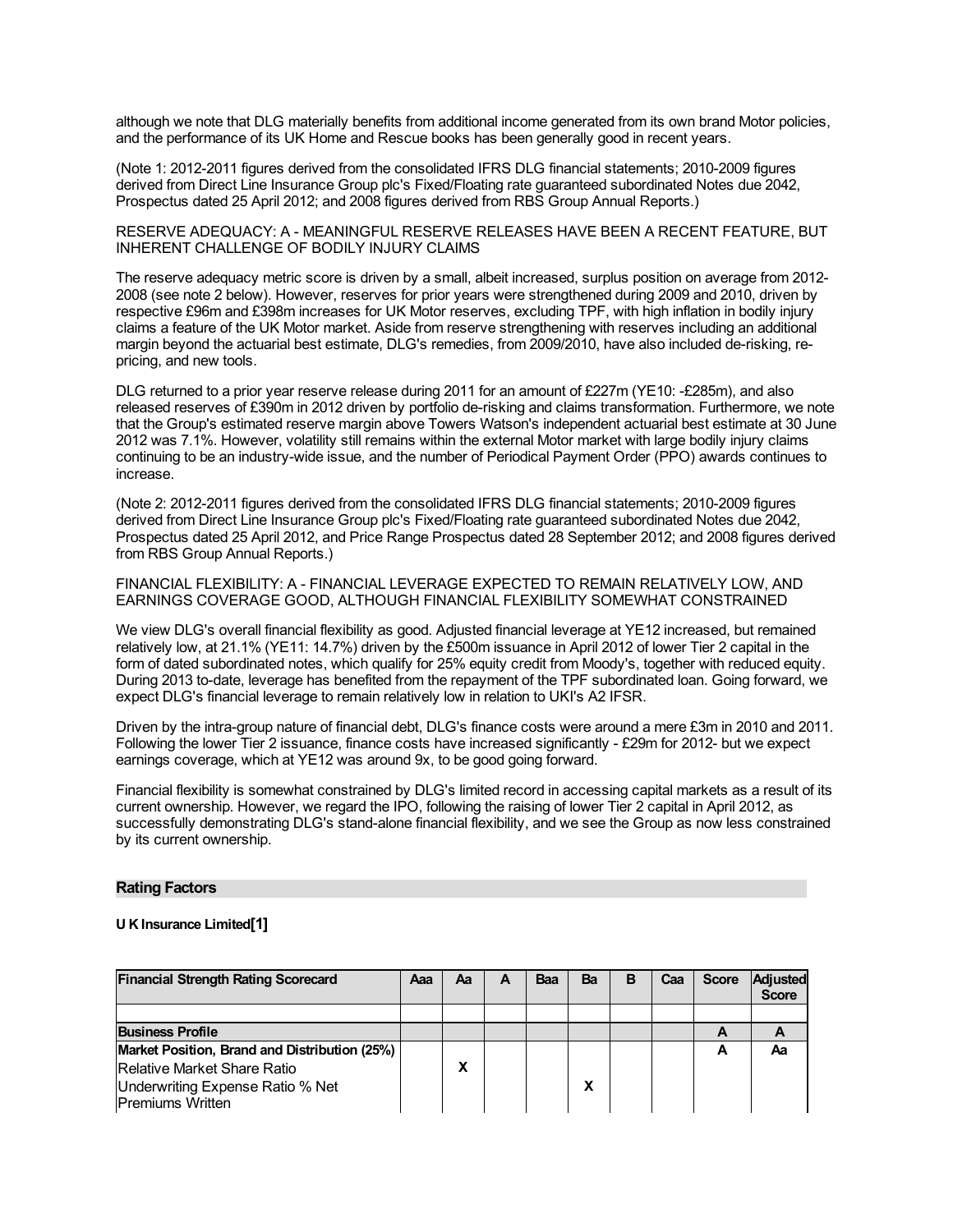| <b>Product Risk and Diversification (10%)</b>      |         |       |      |       |       |   | Baa     | Baa     |
|----------------------------------------------------|---------|-------|------|-------|-------|---|---------|---------|
| <b>Product Risk</b>                                |         | X     |      |       |       | X |         |         |
| IP&C Insurance Product Diversification             |         |       |      | X     |       |   |         |         |
| Geographic Diversification                         |         |       |      |       |       |   |         |         |
|                                                    |         |       |      |       |       |   |         |         |
| <b>Financial Profile</b>                           |         |       |      |       |       |   | A       | A       |
| <b>Asset Quality (10%)</b>                         |         |       |      |       |       |   | Aа      | A       |
| High Risk Assets % Shareholders' Equity            | 5.2%    |       |      |       |       |   |         |         |
| Reinsurance Recoverables % Shareholders'<br>Equity |         | 40.1% |      |       |       |   |         |         |
| Goodwill & Intangibles % Shareholders'             |         | 26.5% |      |       |       |   |         |         |
| Equity                                             |         |       |      |       |       |   |         |         |
| Capital Adequacy (15%)                             |         |       |      |       |       |   | A       | A       |
| Gross Underwriting Leverage                        |         |       | 3.7x |       |       |   |         |         |
| Profitability (15%)                                |         |       |      |       |       |   | Ba      | A       |
| Return on Capital (3 yr. avg)                      |         |       |      | 1.8%  |       |   |         |         |
| Sharpe Ratio of ROC (3 yr. avg)                    |         |       |      |       | 30.0% |   |         |         |
| Reserve Adequacy (10%)                             |         |       |      |       |       |   | Aaa     | A       |
| Adv./(Fav.) Loss Dev. % Beg. Reserves (5           | $-3.0%$ |       |      |       |       |   |         |         |
| yr. avg.) [2]                                      |         |       |      |       |       |   |         |         |
| <b>Financial Flexibility (15%)</b>                 |         |       |      |       |       |   | A       | A       |
| Adjusted Financial Leverage                        |         | 21.1% |      |       |       |   |         |         |
| Total Leverage                                     |         | 23.8% |      |       |       |   |         |         |
| Earnings Coverage (3 yr. avg.)                     |         |       |      | 2.02x |       |   |         |         |
| <b>Operating Environment (0%)</b>                  |         |       |      |       |       |   | Aaa - A | Aaa - A |
| <b>Aggregate Profile</b>                           |         |       |      |       |       |   | A2      | A2      |

[1] Based on Direct Line Group Consolidated IFRS financial statements [2] 5 year average based on 2012-2011 Direct Line Group consolidated IFRS financial statements; and 2010 - 2009 reserves information from the Direct Line Insurance Group plc's, Fixed/Floating rate guaranteed subordinated Notes due 2042, Prospectus dated 25 April 2012, and Price Range Prospectus dated 28 September 2012; and 2008 - 2007 reserves information from the RBS Group annual reports.



© 2013 Moody's Investors Service, Inc. and/or its licensors and affiliates (collectively, "MOODY'S"). All rights reserved.

**CREDIT RATINGS ISSUED BY MOODY'S INVESTORS SERVICE, INC. ("MIS") AND ITS AFFILIATES ARE MOODY'S CURRENT OPINIONS OF THE RELATIVE FUTURE CREDIT RISK OF ENTITIES, CREDIT COMMITMENTS, OR DEBT OR DEBT-LIKE SECURITIES, AND CREDIT RATINGS AND RESEARCH PUBLICATIONS PUBLISHED BY MOODY'S ("MOODY'S PUBLICATIONS") MAY INCLUDE MOODY'S CURRENT OPINIONS OF THE RELATIVE FUTURE CREDIT RISK OF ENTITIES, CREDIT COMMITMENTS, OR DEBT OR DEBT-LIKE SECURITIES. MOODY'S DEFINES CREDIT RISK AS THE RISK THAT AN ENTITY MAY NOT MEET ITS CONTRACTUAL, FINANCIAL OBLIGATIONS AS THEY COME DUE AND ANY ESTIMATED FINANCIAL LOSS IN THE EVENT OF DEFAULT. CREDIT RATINGS DO NOT ADDRESS ANY OTHER RISK, INCLUDING BUT NOT LIMITED TO: LIQUIDITY RISK, MARKET VALUE RISK, OR PRICE VOLATILITY. CREDIT RATINGS AND MOODY'S OPINIONS INCLUDED IN MOODY'S PUBLICATIONS ARE NOT STATEMENTS OF CURRENT OR HISTORICAL FACT. CREDIT RATINGS AND MOODY'S**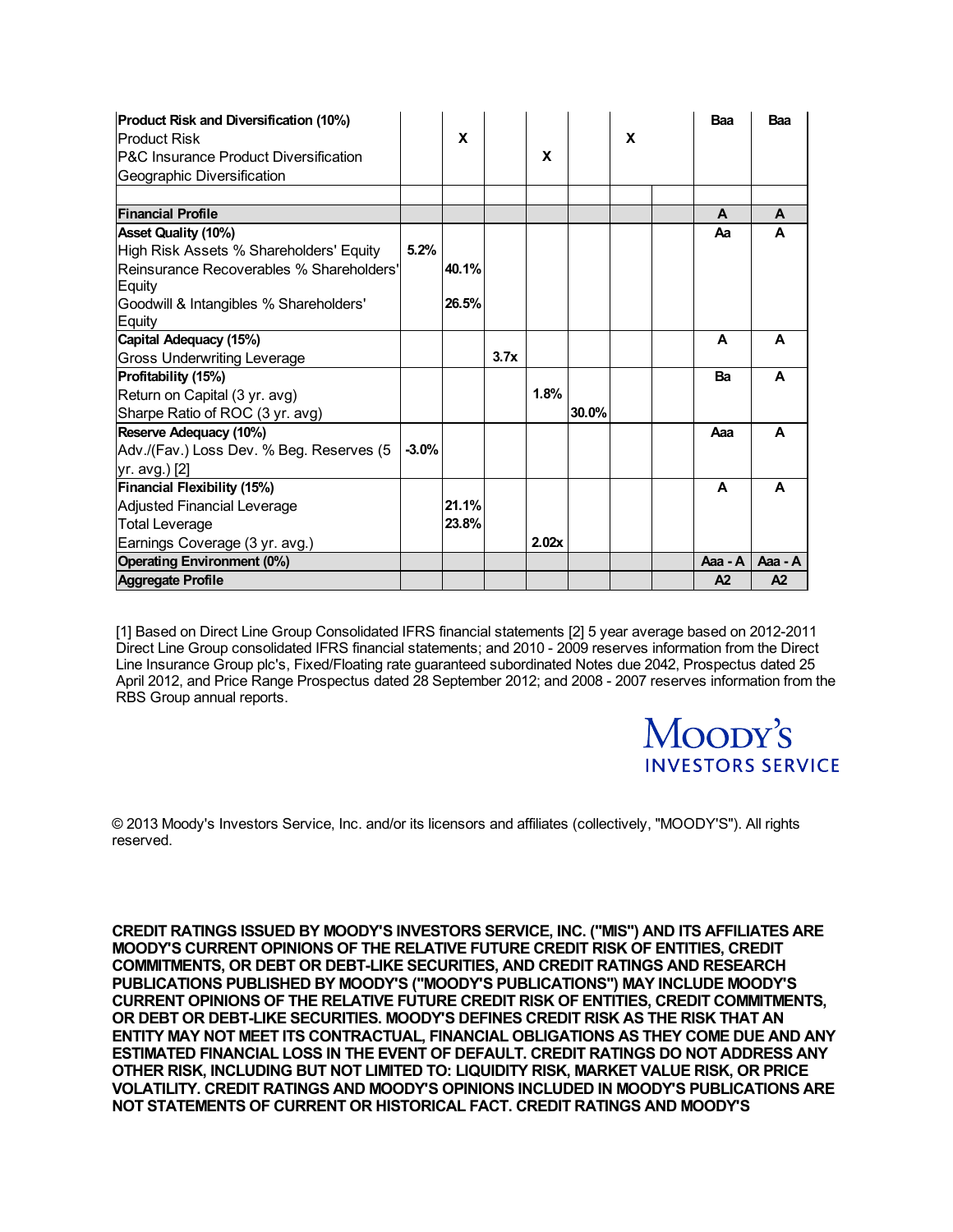**PUBLICATIONS DO NOT CONSTITUTE OR PROVIDE INVESTMENT OR FINANCIAL ADVICE, AND CREDIT RATINGS AND MOODY'S PUBLICATIONS ARE NOT AND DO NOT PROVIDE RECOMMENDATIONS TO PURCHASE, SELL, OR HOLD PARTICULAR SECURITIES. NEITHER CREDIT RATINGS NOR MOODY'S PUBLICATIONS COMMENT ON THE SUITABILITY OF AN INVESTMENT FOR ANY PARTICULAR INVESTOR. MOODY'S ISSUES ITS CREDIT RATINGS AND PUBLISHES MOODY'S PUBLICATIONS WITH THE EXPECTATION AND UNDERSTANDING THAT EACH INVESTOR WILL MAKE ITS OWN STUDY AND EVALUATION OF EACH SECURITY THAT IS UNDER CONSIDERATION FOR PURCHASE, HOLDING, OR SALE.**

ALL INFORMATION CONTAINED HEREIN IS PROTECTED BY LAW, INCLUDING BUT NOT LIMITED TO, COPYRIGHT LAW, AND NONE OF SUCH INFORMATION MAY BE COPIED OR OTHERWISE REPRODUCED, REPACKAGED, FURTHER TRANSMITTED, TRANSFERRED, DISSEMINATED, REDISTRIBUTED OR RESOLD, OR STORED FOR SUBSEQUENT USE FOR ANY SUCH PURPOSE, IN WHOLE OR IN PART, IN ANY FORM OR MANNER OR BY ANY MEANS WHATSOEVER, BY ANY PERSON WITHOUT MOODY'S PRIOR WRITTEN CONSENT. All information contained herein is obtained by MOODY'S from sources believed by it to be accurate and reliable. Because of the possibility of human or mechanical error as well as other factors, however, all information contained herein is provided "AS IS" without warranty of any kind. MOODY'S adopts all necessary measures so that the information it uses in assigning a credit rating is of sufficient quality and from sources Moody's considers to be reliable, including, when appropriate, independent third-party sources. However, MOODY'S is not an auditor and cannot in every instance independently verify or validate information received in the rating process. Under no circumstances shall MOODY'S have any liability to any person or entity for (a) any loss or damage in whole or in part caused by, resulting from, or relating to, any error (negligent or otherwise) or other circumstance or contingency within or outside the control of MOODY'S or any of its directors, officers, employees or agents in connection with the procurement, collection, compilation, analysis, interpretation, communication, publication or delivery of any such information, or (b) any direct, indirect, special, consequential, compensatory or incidental damages whatsoever (including without limitation, lost profits), even if MOODY'S is advised in advance of the possibility of such damages, resulting from the use of or inability to use, any such information. The ratings, financial reporting analysis, projections, and other observations, if any, constituting part of the information contained herein are, and must be construed solely as, statements of opinion and not statements of fact or recommendations to purchase, sell or hold any securities. Each user of the information contained herein must make its own study and evaluation of each security it may consider purchasing, holding or selling. NO WARRANTY, EXPRESS OR IMPLIED, AS TO THE ACCURACY, TIMELINESS, COMPLETENESS, MERCHANTABILITY OR FITNESS FOR ANY PARTICULAR PURPOSE OF ANY SUCH RATING OR OTHER OPINION OR INFORMATION IS GIVEN OR MADE BY MOODY'S IN ANY FORM OR MANNER WHATSOEVER.

MIS, a wholly-owned credit rating agency subsidiary of Moody's Corporation ("MCO"), hereby discloses that most issuers of debt securities (including corporate and municipal bonds, debentures, notes and commercial paper) and preferred stock rated by MIS have, prior to assignment of any rating, agreed to pay to MIS for appraisal and rating services rendered by it fees ranging from \$1,500 to approximately \$2,500,000. MCO and MIS also maintain policies and procedures to address the independence of MIS's ratings and rating processes. Information regarding certain affiliations that may exist between directors of MCO and rated entities, and between entities who hold ratings from MIS and have also publicly reported to the SEC an ownership interest in MCO of more than 5%, is posted annually at [www.moodys.com](http://www.moodys.com/) under the heading "Shareholder Relations — Corporate Governance — Director and Shareholder Affiliation Policy."

For Australia only: Any publication into Australia of this document is pursuant to the Australian Financial Services License of MOODY'S affiliate, Moody's Investors Service Pty Limited ABN 61 003 399 657AFSL 336969 and/or Moody's Analytics Australia Pty Ltd ABN 94 105 136 972 AFSL 383569 (as applicable). This document is intended to be provided only to "wholesale clients" within the meaning of section 761G of the Corporations Act 2001. By